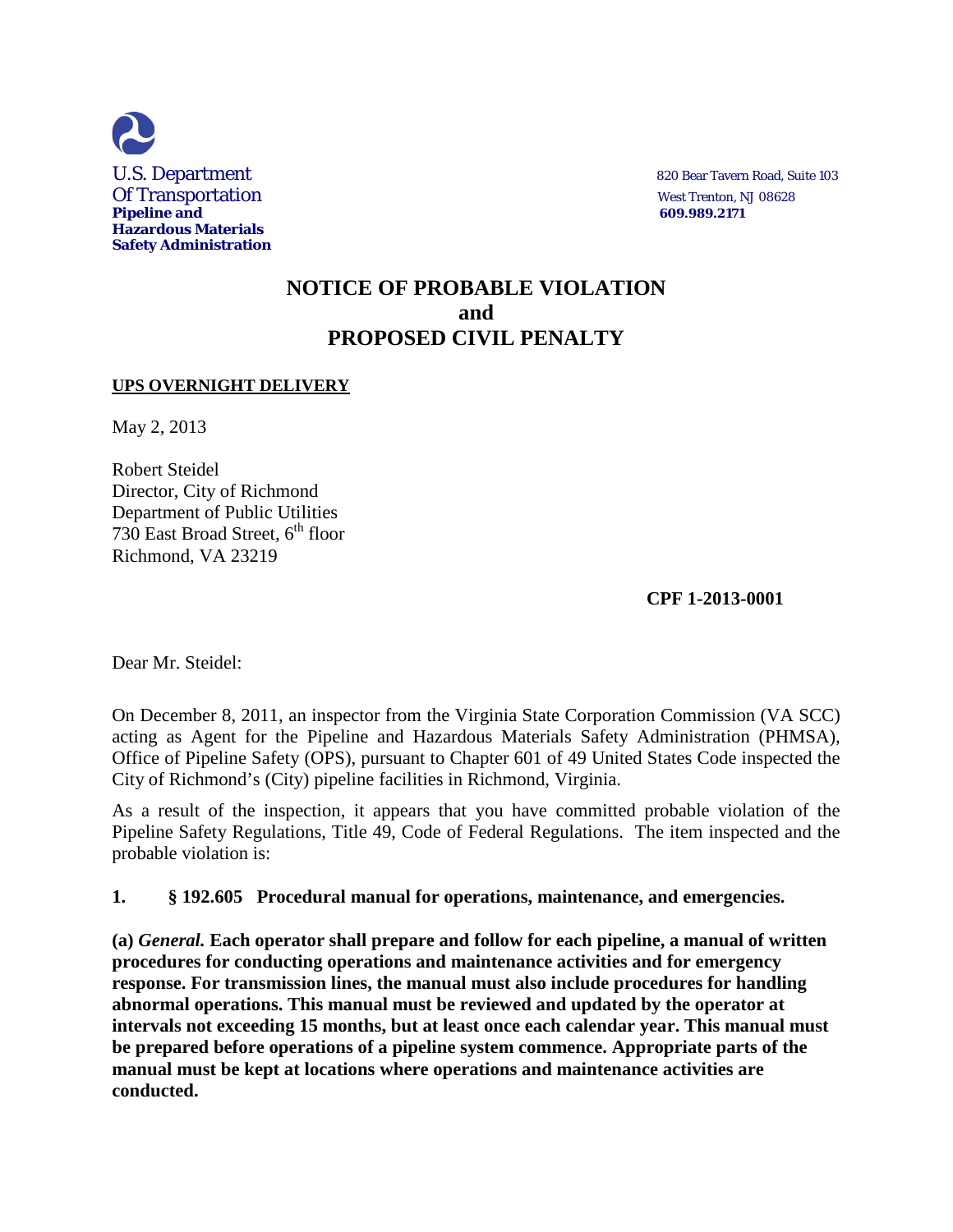The City failed to follow its *Operation and Maintenance (O&M) Procedure, II. 3. VII. Section III. A. Squeeze-Off Tool Operation* by not installing two saddle clamps on a squeeze-off tool as required by the manufacturer's instructions.

The City's *Operation and Maintenance (O&M) Procedure, II. 3. VII. Section III. A Squeeze-Off Tool Operation*, states that "Before using any squeeze tool, the operator must be familiar with its construction, operation, and design features….The operator should assure that the tool is in good working order and operating in accordance with the manufacturer's instructions."

The City's contractor was working on its 6 inch diameter main located at the intersection of Glenside Drive and Fernwood Street, Henrico County, Virginia. On December 8, 2011, there was an uncontrolled release of gas from this main.

The VA SCC was notified of the unintended release on December 8, 2011, and they conducted an on-site investigation that same day. During the investigation, the VASCC conducted interviews with the Contractor foreman and with the City of Richmond inspector. During the interviews it was discovered that the Contractor failed to install the two saddle clamps as required by the Manufacturer's instructions. The VA SCC documented their findings to the City in a Notice of Investigation (NOI) letter dated December 27, 2011. The City responded to the NOI by letter dated January 10, 2012. In this letter, the City stated that "We agree with your description of this finding. The failure to install the two saddle clamps on the squeeze-off tool was the root cause of this event." Also, the City confirmed that the contractor "used only one saddle clamp."

The Manufacturer's instructional training video on the use of the PES8H Polyethylene Squeezeoff tool indicates that two saddle clamps are required when using this tool. The Contractor did not do this.

As such, the City failed to follow its *Operation and Maintenance (O&M) Procedure, II. 3. VII. Section III. A. Squeeze-Off Tool Operation* by not installing two saddle clamps on a squeeze-off tool as required by the manufacturer's instructions.

## Proposed Civil Penalty

Under 49 United States Code, § 60122, you are subject to a civil penalty not to exceed \$200,000 per violation per day the violation persists up to a maximum of \$2,000,000 for a related series of violations. For violations occurring prior to January 4, 2012, the maximum penalty may not exceed \$100,000 per violation per day, with a maximum penalty not to exceed \$1,000,000 for a related series of violations. The Compliance Officer has reviewed the circumstances and supporting documentation involved in the above probable violation and has recommended that you be preliminarily assessed a civil penalty of \$33,700 as follows:

| Item number | <b>PENALTY</b> |
|-------------|----------------|
|             | \$33,700       |